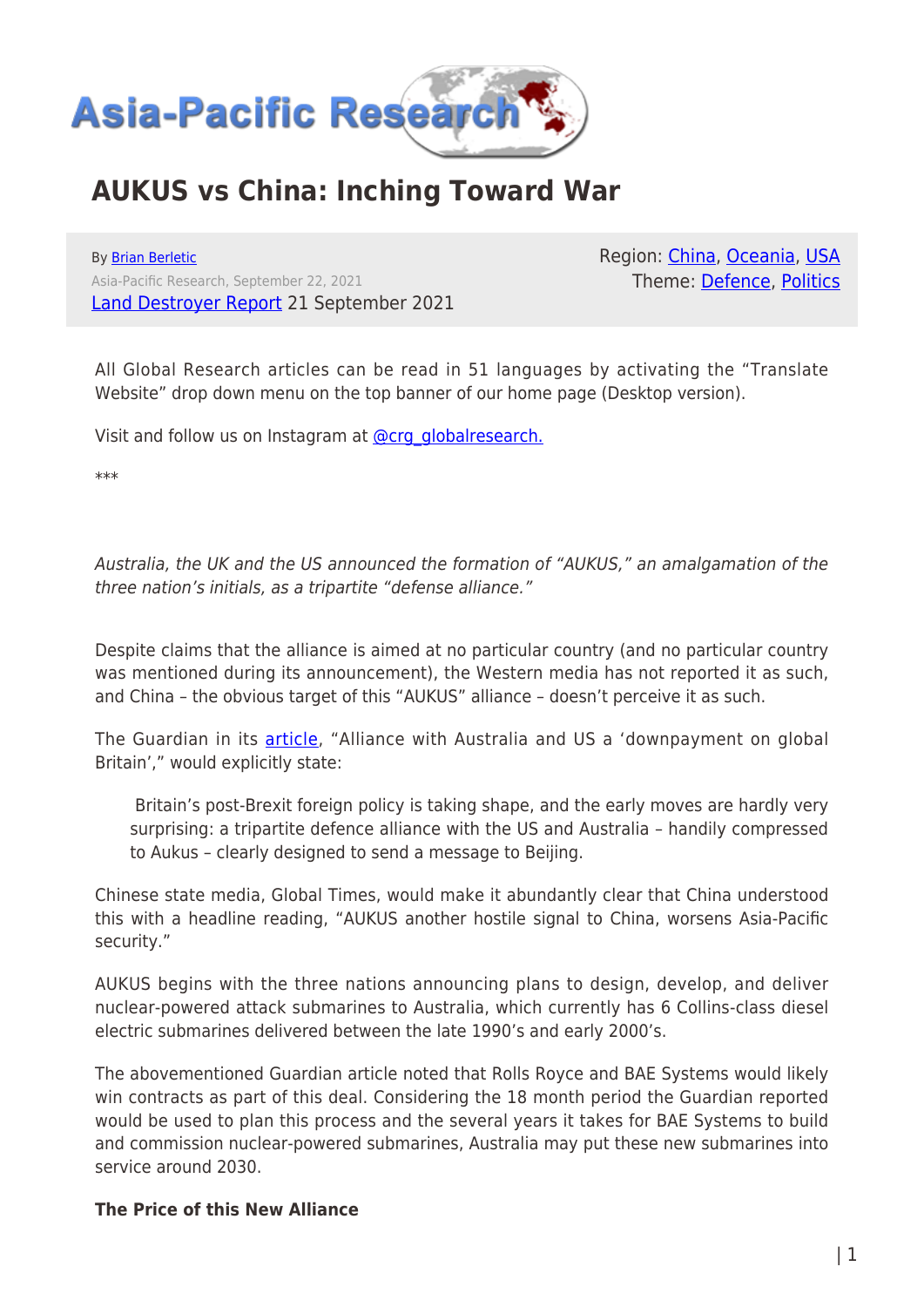As an extra caveat, and perhaps warning to Australia, the new deal is likely to result in a French-Australian submarine deal falling through. Worth 65.6 billion US dollars, this will not be the first time US machinations have cost Paris dearly. In 2015 France was forced to [reimburse Russia](https://www.france24.com/en/20150805-hollande-putin-agree-compensation-cancelled-mistral-deal) when it failed to deliver two Mistral-class amphibious assault ships after Paris was pressured to cancel the deal by Washington.

The adage, "no honor among thieves," comes to mind. France, an eager accomplice in Washington's various wars of aggression since the turn of the century now finds itself on the receiving end of American exceptionalism. France's misfortunes today will almost certainly be Australia's tomorrow as "AUKUS" runs its course.

In many ways, Australia has already begun paying its own price.

Australia's largest trade partner [in 2019](https://atlas.cid.harvard.edu/explore?country=14&product=undefined&year=2019&tradeDirection=import&productClass=HS&target=Partner&partner=undefined&startYear=undefined) was China. Australian exports to China outmatched all Australian exports to North America and Europe combined. Prompted by the US to pressure China across a range of fabricated accusations, Chinese-Australian trade dropped significantly, with ABC Australia itself [claiming](https://www.abc.net.au/news/2021-03-25/australian-trade-with-china-plummets/100029910) by as much as 40%.

While Australia says it is working to compensate for these losses by expanding into alternative markets, such effort could have been used to double Australian trade rather than merely recover from politically-motivated and very much self-inflicted economic damage in its trade row with China.

# **A War Alliance Predicated on Lies**

The "security challenges" AUKUS claims to be addressing include two obvious flashpoints, both the product of persistent US provocations.

The first is centered around Taiwan where the current, US-backed ruling government in Taipei continues to inch toward independence. It should be remembered that Taiwan is recognized by virtually all nations (including the United States) as part of China under the "One China" policy.

To illustrate this, the US itself does not have an official embassy in Taipei. But while the US officially recognizes Taiwan's status under international law, it has unofficially and consistently undermined it by supporting pro-independence political groups in Taiwan.

The other flashpoint is in the South China Sea where the US accuses China of "bullying" other nations by making "excessive" maritime claims.

The US regularly conducts "Freedom of Navigation Operations" (FNOPs) throughout the region.

The official US Navy website in a **statement** titled, "7th Fleet conducts Freedom of Navigation Operation" (July 12, 2021), for example, would claim:

The United States challenges excessive maritime claims around the world regardless of the identity of the claimant. The international law of the sea as reflected in the 1982 Law of the Sea Convention provides for certain rights and freedoms and other lawful uses of the sea to all nations.

Not mentioned is the fact that the US itself is not actually a signatory of the 1982 Law of the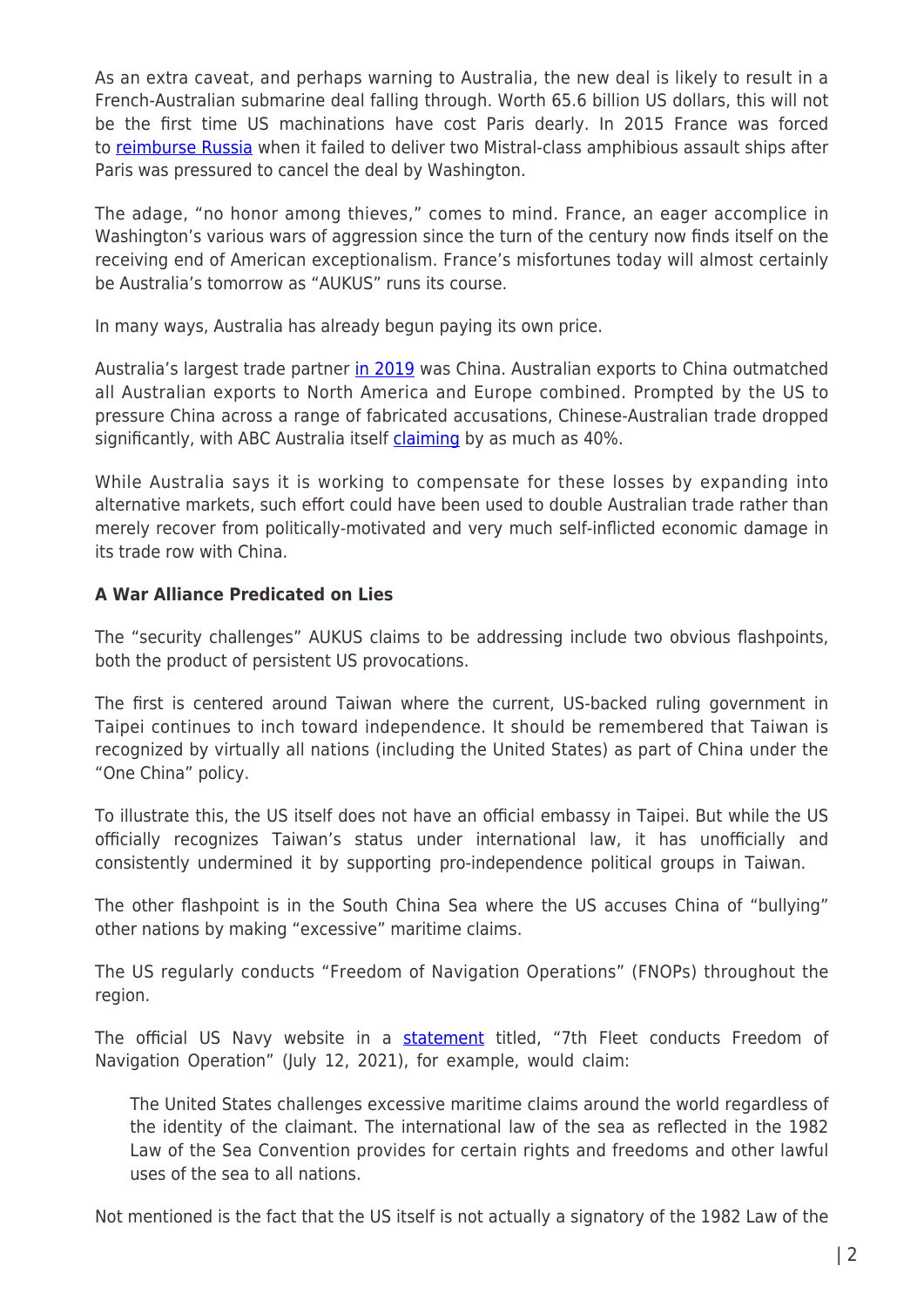Sea of Conventions and is in fact one of only a few nations not to sign it.

The US Navy also makes another telling admission when it claimed:

China, Taiwan, and Vietnam each claim sovereignty over the Paracel Islands.

This reveals that it is not China "bullying" nations in the region over the South China Sea, but instead a series of overlapping claims. Nations in the region have disputes not only with China, but also with each other.

This is revealed in headlines like the Wall Street Journal's 2016 [article](https://www.wsj.com/articles/indonesia-blows-up-23-foreign-fishing-boats-to-send-a-message-1459852007), "Indonesia Blows Up 23 Foreign Fishing Boats to Send a Message," in which the Indonesian government destroyed captured Malaysian and Vietnamese fishing boats.

Vietnamese news portal Binh Duong News' [article,](https://baobinhduong.vn/en/malaysian-navy-seizes-vietnamese-fishing-boats-a143103.html) "Malaysian Navy seizes Vietnamese fishing boats," and Bangkok Post's [article](https://www.bangkokpost.com/thailand/general/820904/3-malaysian-trawlers-seized-near-satun), "3 Malaysian trawlers seized near Satun," also help illustrate many nations in the region are engaged in heated maritime disputes with often theatrical results – but always avoid actual conflict and are eventually resolved bilaterally.

This is not unlike maritime disputes taking place anywhere else in the world, including in Europe, where just this year the New York Times [reported](https://www.nytimes.com/2021/05/06/world/europe/uk-france-jersey-fishing.html) on the mobilization of British and French naval vessels over contesting fishing waters near Jersey island. This row too was resolved peacefully.

The South China Sea's various overlapping disputes have been exploited by the US. Washington has injected itself into the middle of what would be commonplace and longstanding maritime disputes to depict them as one-sided bullying by China to justify America's large and growing naval presence in the region and to recruit nations into belligerent alliances precisely like AUKUS.

The US even went as far as initiating a tribunal at the Permanent Court of Arbitration (PCA) at the Hague, the Netherlands in 2016 – allegedly on behalf of the Philippines. It was American lawyer Paul Reichler and the Western law firm Foley Hoag – not Filipino lawyers – who led the effort.

The non-binding politically-motivated ruling was not even used by the Philippines who instead opted for bilateral talks with Beijing to establish a mechanism to ease tensions in the South China Sea and even cooperate in contested waters, according to the Philippines' own Department of Foreign Affairs [website.](https://dfa.gov.ph/dfa-news/dfa-releasesupdate/28997-philippines-china-convene-mechanism-to-ease-tensions-explore-cooperation-in-south-china-sea)

For added irony and to further illustrate how these disputes are not one-sided Chinese "bullying," upon the conclusion of the PCA's ruling, not only did Beijing reject it, Taiwan did too. According to a 2016 New York Times [article](https://www.nytimes.com/2016/07/14/world/asia/south-china-sea-taiwan.html), Taiwan also then sent a patrol ship to the contested waters.

Together, with the Taiwan issue, these two flashpoints are clearly artificial, kept in motion by a constant investment by Washington in terms of political pressure and propaganda as well as a steady stream of military provocations.

### **Toward War with China**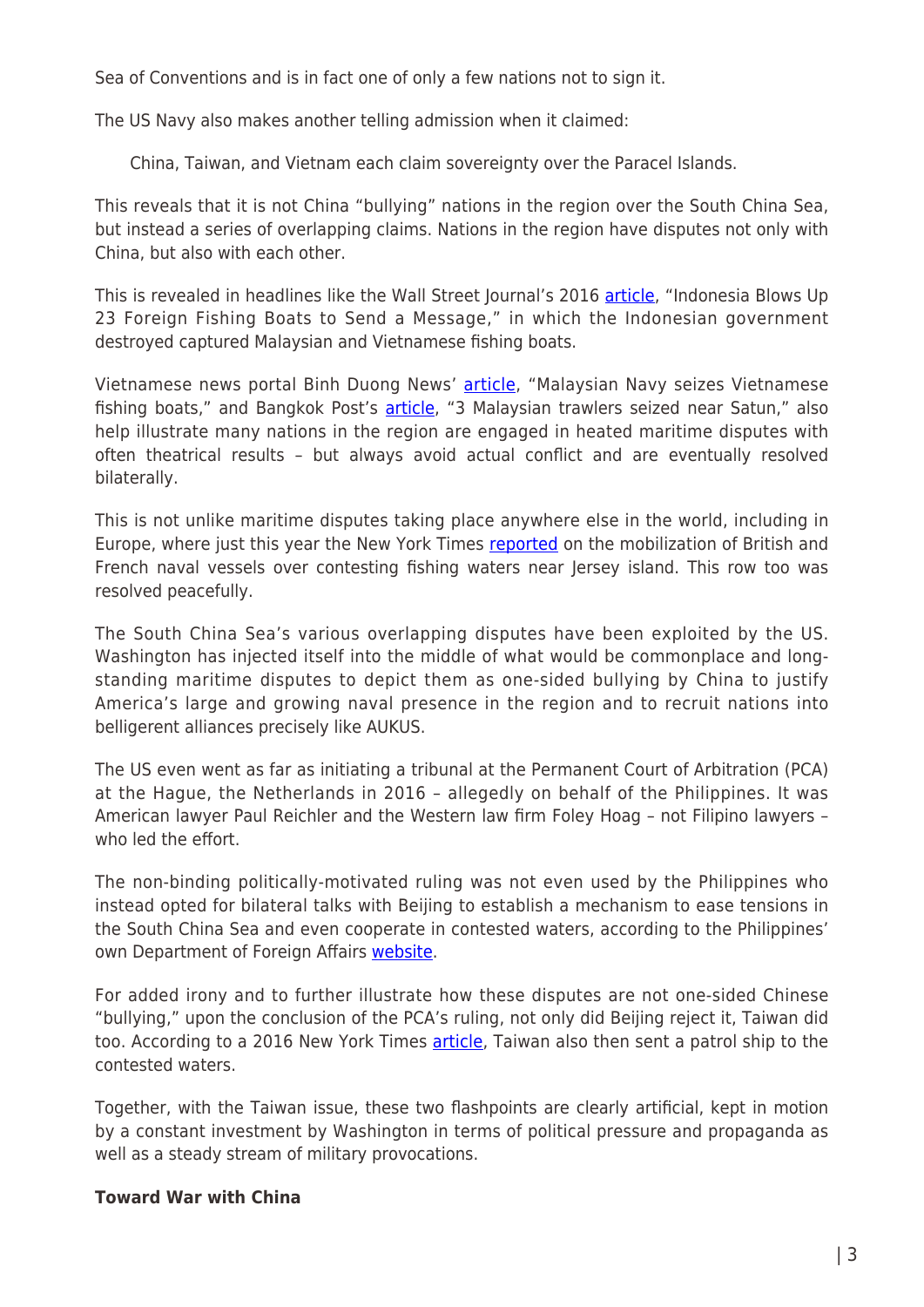These flashpoints are cultivated specifically to rally nations against China, to isolate and contain the rising nation, and to grant the US an extension to what it itself calls its "primacy" over Asia.

However, they may also serve as impetus for a limited US-initiated war with China, a war the US would prefer to fight sooner rather than later.

In a 2016 RAND Corporation [paper \(PDF\)](https://www.rand.org/content/dam/rand/pubs/research_reports/RR1100/RR1140/RAND_RR1140.pdf) commissioned by the US Army and titled, "War with China: Thinking Through the Unthinkable," a compelling argument is made for the preservation of American hegemony through a limited war predicted to remain conventional and confined to East Asia.

The paper notes:

We postulate that a war would be regional and conventional. It would be waged mainly by ships on and beneath the sea, by aircraft and missiles of many sorts, and in space (against satellites) and cyberspace (against computer systems). We assume that fighting would start and remain in East Asia, where potential Sino-US flash points and nearly all Chinese forces are located.

It's worth emphasizing that US planners admit that China's forces are confined to Chinese territory and that the only way a conflict would breakout would be if US forces were in close proximity to them and provoked into conflict where "potential Sino-US flash points" are located, e.g. the South China Sea, or Taiwan. The paper notes that the time frame studied stretched from 2015 to 2025.

The paper also describes the obvious benefits of, and thus motive for the US provoking such a conflict. It states:

The prospect of a military standoff means that war could eventually be decided by nonmilitary factors. These should favor the United States now and in the future. Although war would harm both economies, damage to China's could be catastrophic and lasting: on the order of a 25–35 percent reduction in Chinese gross domestic product (GDP) in a yearlong war, compared with a reduction in US GDP on the order of 5–10 percent. Even a mild conflict, unless ended promptly, could weaken China's economy. A long and severe war could ravage China's economy, stall its hard-earned development, and cause widespread hardship and dislocation.

Such economic damage could in turn aggravate political turmoil and embolden separatists in China.

The US is clearly preparing the grounds for such a conflict, cultivating the very "separatists" the paper notes the conflict would "embolden," while attacking and attempting to block China's Belt and Road Initiative (BRI) which is currently diversifying away from China's dependency on vulnerable Asia-Pacific maritime trade routes.

Through the creation of what are clearly military alliances like AUKUS, the US is ensuring it has the military muscle before, during, and after any such conflict to wage and win it, before then doubling down on a containment strategy to ensure Western hegemony over the Indo-Pacific region for decades to come.

The current status quo all but guarantees China's economy (as well as military and political